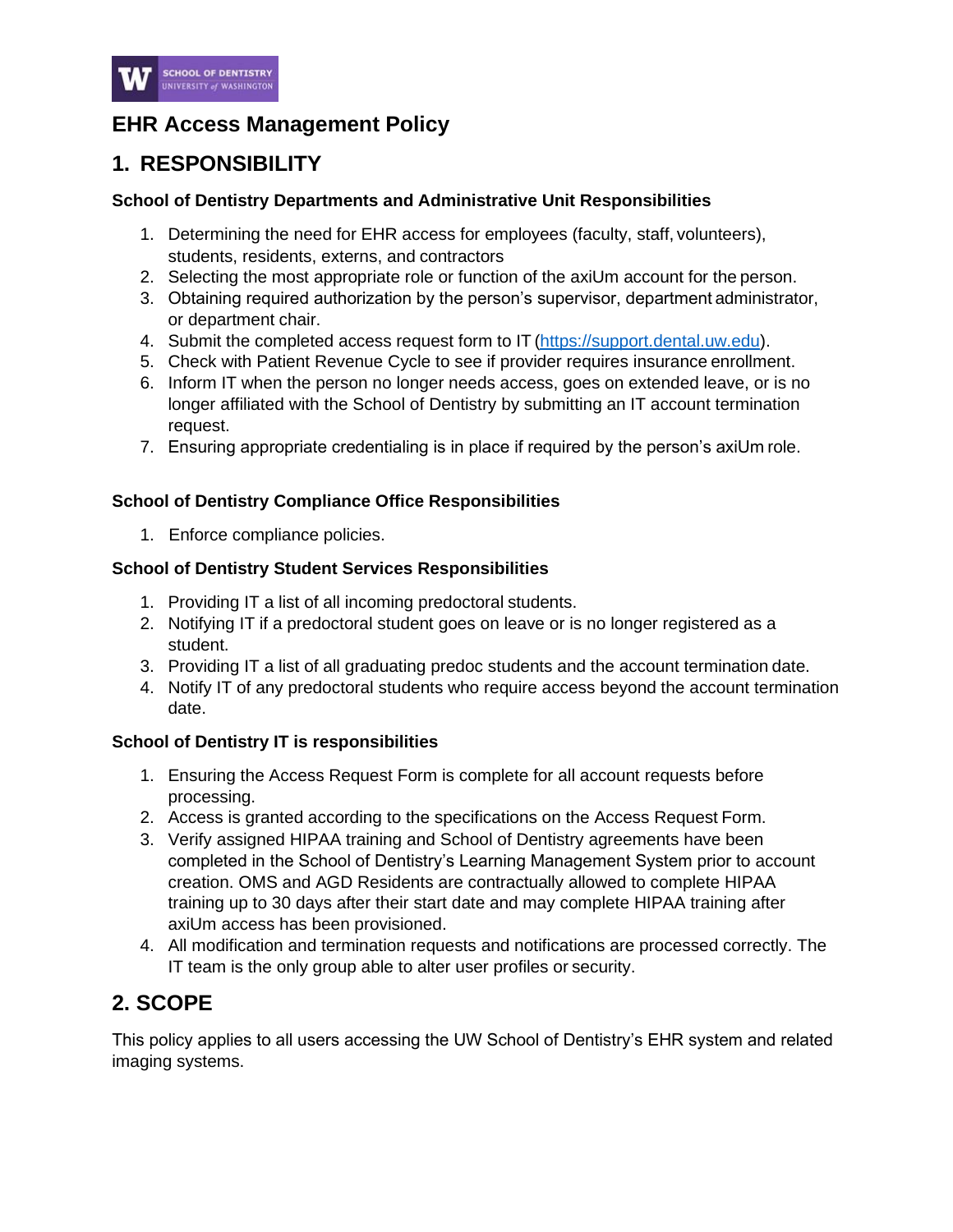

## **3. DEFINITIONS**

| <b>Term</b>                                  | <b>Definition</b>                                                                                                                                 |
|----------------------------------------------|---------------------------------------------------------------------------------------------------------------------------------------------------|
| <b>EHR</b>                                   | Electronic Health Record (General term used for axiUm, MiPACS,<br>and related imaging systems at the School of Dentistry)                         |
| <b>HIPAA</b>                                 | Health Insurance Portability and Accountability Act                                                                                               |
| <b>Protected Health</b><br>Information (PHI) | Individually identifiable health information transmitted or maintained<br>in any form or medium by a Covered Entity or its Business<br>Associate. |

## **4. STANDARDS**

Access control procedures ensure that access to the EHR is appropriate, regardless of the method of access. These procedures ensure that access given to people has been granted by the owner through appropriate access rights. The EHR includes but is not limited to data containing protected health information (PHI) and other confidential information.

The following procedures apply to access control:

#### **New Users**

New users must follow one of two paths for access to the EHR: 1) New predoctoral students access via Student Services, 2) New faculty, staff, volunteer, graduate student, resident, extern, and contractor access is requested by their department or administrative office via submission of the Access Request Form to SOD IT.

In accordance with HIPAA regulations and UW policy, contractors and other people not affiliated with UW must have a signed Business Associates Agreement and Personal Data Processing Agreement on file prior to requesting access.

#### **Modifying or Terminating Accounts**

EHR account modification must be originated by the following methods: 1) A new Access Request Form specifying the security change 2) the transfer/termination report sent by UW SOD HR monthly to the IT team, or 3) a special request is sent by an authorized individual.

#### **Modified Users via Access Request Form**

A new Access Request Form must be submitted using the same process as a new user request.

#### **Transfer Process via Transfer/Termination Report**

If the transfer is to an entity outside of the School of Dentistry, the account is deactivated on their termination date or when the HR transfer/termination report is received by SOD IT (whichever is sooner). In the case of an internal transfer, the new department or administrative office is then required to follow the same procedures as a new employee to modify access.